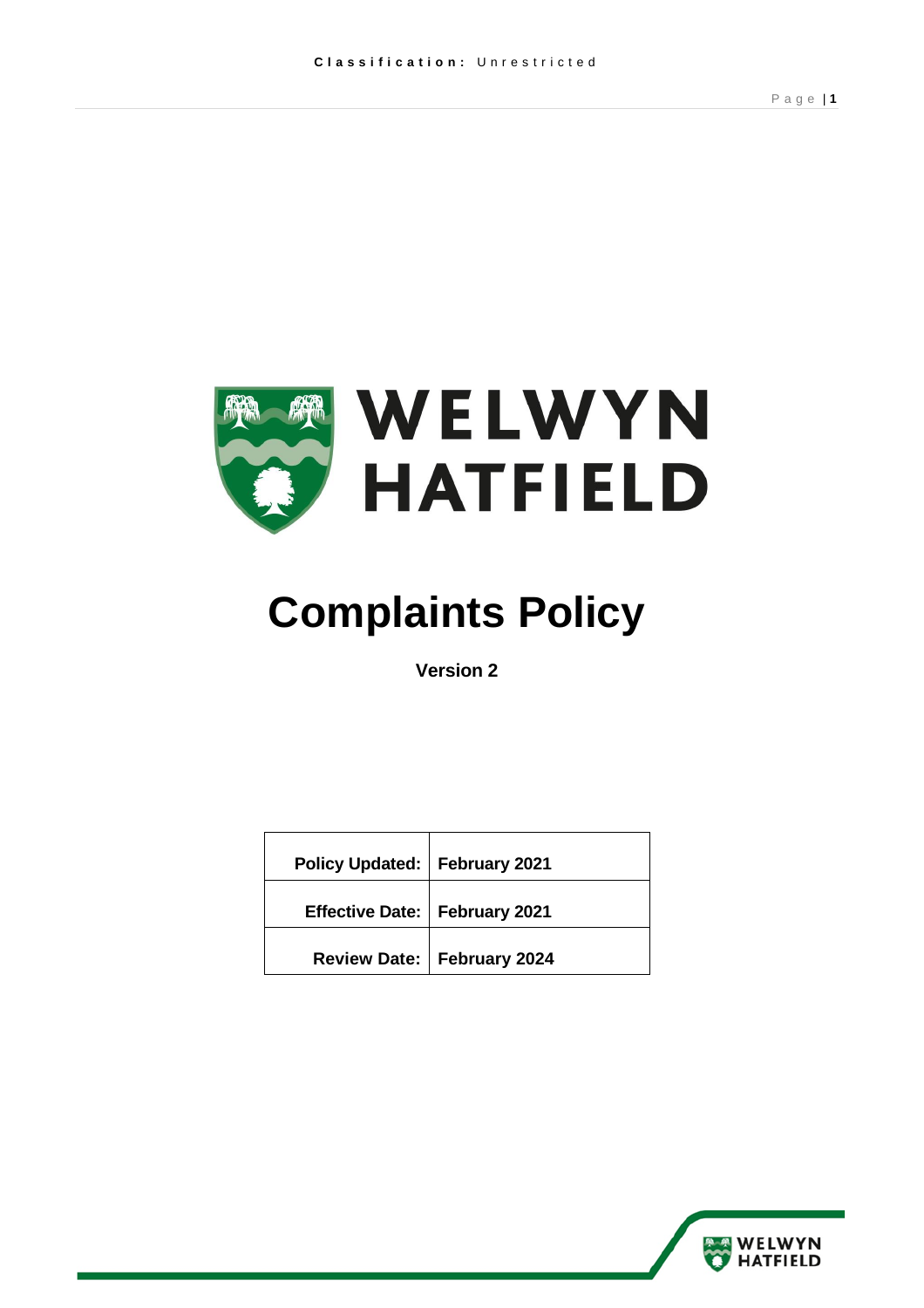### **Contents**

| 1.  |                                                                                             |  |  |
|-----|---------------------------------------------------------------------------------------------|--|--|
| 2.  |                                                                                             |  |  |
| 3.  |                                                                                             |  |  |
| 4.  |                                                                                             |  |  |
| 5.  |                                                                                             |  |  |
| 6.  |                                                                                             |  |  |
| 7.  |                                                                                             |  |  |
| 8.  |                                                                                             |  |  |
| 9.  |                                                                                             |  |  |
|     |                                                                                             |  |  |
|     |                                                                                             |  |  |
|     |                                                                                             |  |  |
|     |                                                                                             |  |  |
|     |                                                                                             |  |  |
|     |                                                                                             |  |  |
|     | 14. Receiving the same complaint from a customer and an MP, Councillor, or other agencies 9 |  |  |
|     |                                                                                             |  |  |
|     |                                                                                             |  |  |
|     |                                                                                             |  |  |
|     |                                                                                             |  |  |
|     |                                                                                             |  |  |
|     |                                                                                             |  |  |
| 21. |                                                                                             |  |  |
|     |                                                                                             |  |  |
|     |                                                                                             |  |  |

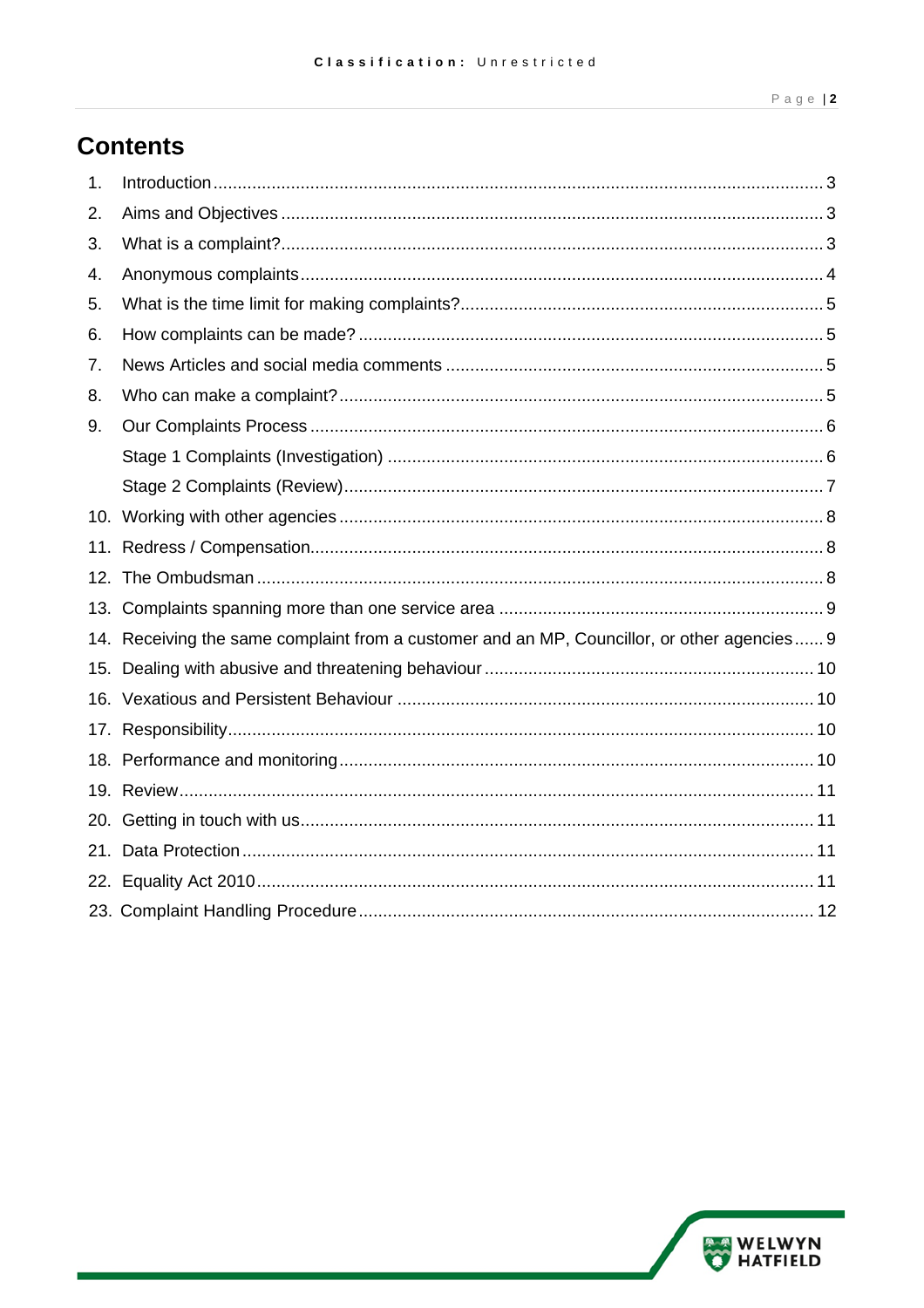#### <span id="page-2-0"></span>**1. Introduction**

- 1.1. Welwyn Hatfield Borough Council ('the council') is committed to improving quality of service and the experience of customers using our services across the borough.
- 1.2. Our aim and commitment is always to provide a high-quality service which meets the needs of our customers. Through listening and learning we seek to improve the quality of our service and encourage good practice by our staff.
- 1.3. However, it is acknowledged that, occasionally, customers may have cause to complain. In such instances, we will investigate complaints quickly and effectively. If we have made a mistake we will apologise, put it right if possible, and take steps to prevent it happening again.
- 1.4. We will ensure that any lessons learned are used as part of our continued drive towards service improvement.
- service improvement.<br>1.5. This policy provides the framework for ensuring that complaints received across the council are handled consistently, fairly and effectively.
- 1.6. The council recognises and values all of the people who live, work, use council services or spend their leisure time in the Welwyn Hatfield borough. The objective is to break down barriers to making a complaint, to make sure the system is accessible and easily understood by everyone.
- 1.7. The policy is supplemented by clear procedures showing as appendices at the end of the policy document.

#### <span id="page-2-1"></span>**2. Aims and Objectives**

- 2.1. This policy aims to ensure that our customers can easily provide feedback about their experience.
- 2.2. We will aim to resolve customer concerns at the first point of contact, where possible, but where we cannot achieve this, we will ensure complaints are addressed and responded to in a timely manner.
- 2.3. We will learn from complaints and make improvement to services and ensure we regularly monitor the effectiveness of the complaints process

#### <span id="page-2-2"></span>**3. What is a complaint?**

 3.1. A complaint is any expression of dissatisfaction, however made, which requires a response and may be raised by anyone who has been affected by the council's action, lack of action or about the standard of a service affecting an individual, resident or group of residents. This may be services delivered by the council itself or another organisation delivering services or acting on behalf of the council.

#### **What is considered a complaint:**

- Incorrect or poor delivery of a service
- • Failure to follow a policy, procedure or legislation that affected the outcome for the complainant
- An employee (or any of our contractors or agents) has behaved inappropriately
- Refusal to provide a service

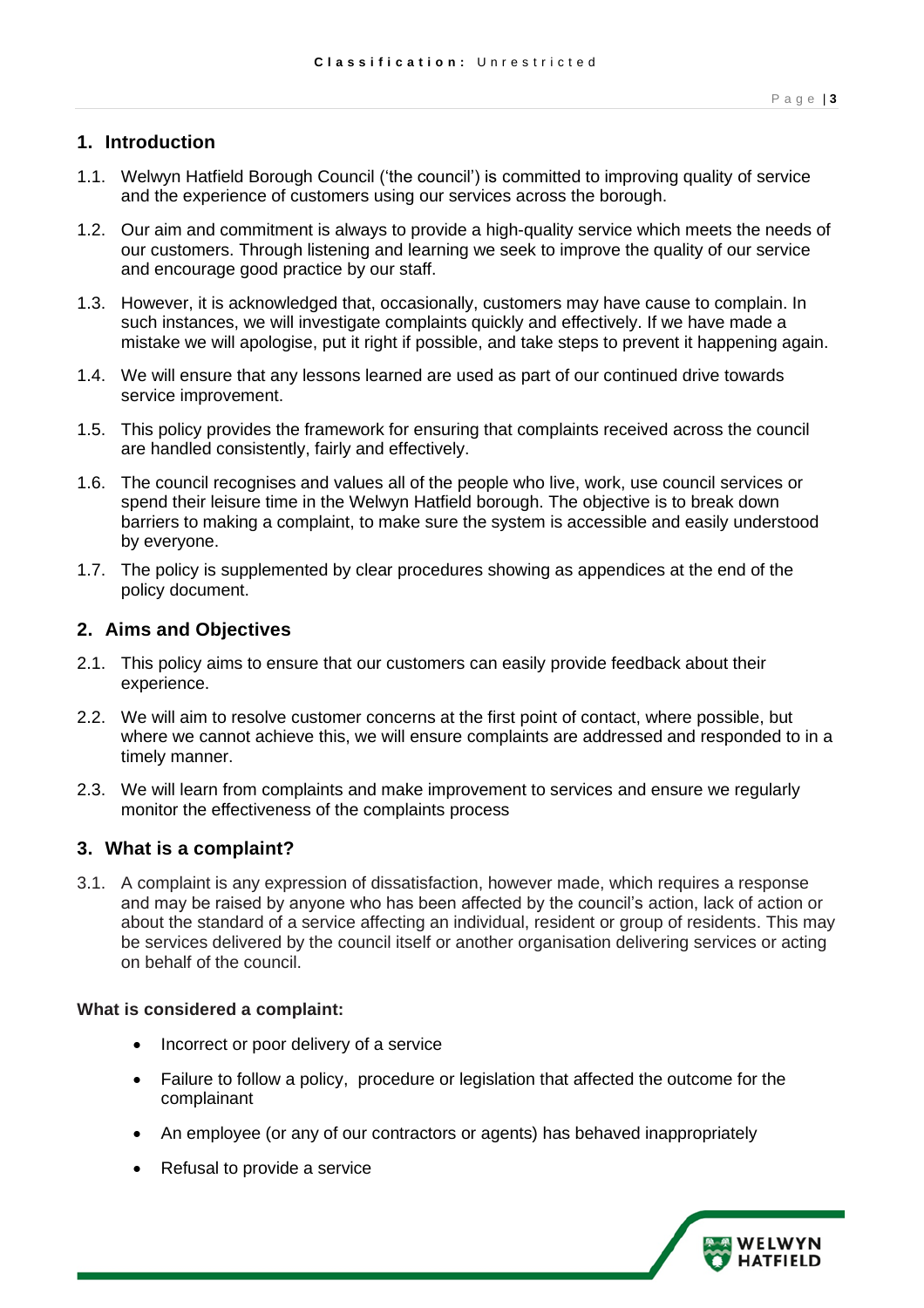#### **What is NOT considered to be a complaint:**

- • Initial requests for service or information. For example, the first report of a missed bin is a request for service
- Requests for information
- Reports (complaints) of Anti-Social Behaviour / Hate Crime
- Staff grievances
- Whistleblowing reports
- Matters of law or central government policy (these should be directed to local a local MP)
- • Complaints about services provided by other organisations, such as Herts County Council (although we will try to signpost you to someone who can help)
- Issues where you or the council have started legal proceedings
- Issues that have already been decided by a court or independent tribunal
- • An attempt to re-open a previously concluded complaint or to have a complaint reconsidered where we have already given our final decision
- • Disagreement with a decision where an appeals process is offered, or a statutory right of appeal exists. Some examples are listed below, although this list is not exhaustive:
	- o Planning consent
	- o Enforcement decisions
	- o Council tax decisions
	- o Licensing decisions
	- o Parking appeals
	- o Housing Benefit appeals
	- o Housing application appeals
	- o Insurance claims
- Vexatious complainants *(Please refer to section 18)*
- 3.2. If for any reason we decide not to deal with a complaint under this policy, we will explain why in writing.

#### <span id="page-3-0"></span>**4. Anonymous complaints**

- 4.1. We would always encourage complaints not to be submitted anonymously so we can ensure a full investigation and response. However, a complaint will not be dismissed if it is submitted anonymously.
- 4.2. A decision will be made on a case by case basis about whether it is possible or appropriate to consider anonymous complaints.

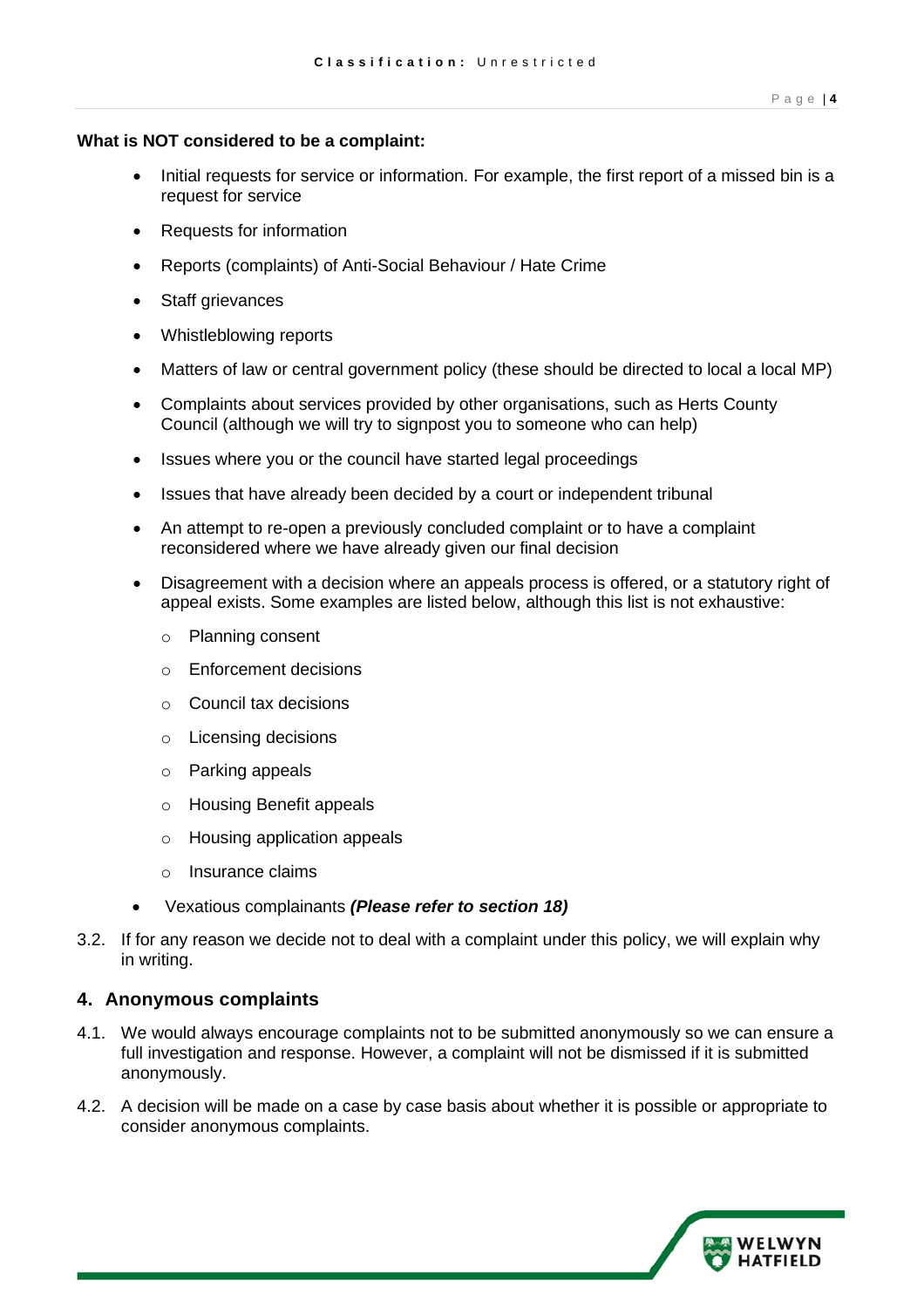#### <span id="page-4-0"></span>**5. What is the time limit for making complaints?**

- 5.1. It is far easier to find out what happened and to put things right if complaints are received at the time the issue happened. As time passes it becomes more difficult to investigate events fairly and fully – people's memories fade, staff who were closely involved may have left the council, or records may no longer be available.
- 5.2. For these reasons, the council will normally only accept complaints made within **six months** of the incident or circumstances that led to it. However, if there are exceptional circumstances provided by the complainant for the delay in submitting the complaint, the council may make a discretionary decision to consider the matter.
- 5.3. If the council receives a complaint and decides not to accept it because it is out of time, we will advise the customer and explain why.

#### <span id="page-4-1"></span>**6. How complaints can be made?**

- 6.1. A key priority of the council is to improve the efficiency of communication with our customers and we consider that online systems are useful in helping to achieve this aim. Making complaints online will also allow residents to track the progress of their complaints in real-time. As such, we encourage our customers to create a resident account and submit any feedback via the online form which can be found at: welhat.gov.uk/complaints
- 6.2. Where electronic access is not possible, complaints may be made by telephone or face-to- face, by visiting any council office (during office hours), by email or by post. See section 22.1 for contact details.

#### <span id="page-4-2"></span>**7. News Articles and social media comments**

- 7.1. Complaints raised through the media, including social media platforms such as Facebook and Twitter, will not be dealt with via our formal complaints process as a direct result of the social media post.
- 7.2. If a complaint is brought to our attention via a social media platform, we will usually reply to the the complaint using their preferred channel where then the complaint will then be dealt with in line with this complaints policy. post privately to ensure confidentiality and privacy, asking the complainant to formally lodge
- 7.3. In some circumstances we may be able to resolve an issue raised via social media, depending on the nature of the complaint or issue, but if the customer wishes the issue to be formally lodged as a complaint in line with this policy, they will be advised to do so online, by email or phone, or in person.

#### <span id="page-4-3"></span>**8. Who can make a complaint?**

- 8.1. Complaints may be made by anyone who is affected, by the council's action, lack of action or about the standard of a service affecting an individual, resident or group of residents.
- 8.2. The person affected may choose to ask someone else to complain on their behalf, such as relative, carer or friend. Complaints can also be made through a Councillor, Member of Parliament, or another elected person. In these cases, correspondence from these individuals will be dealt with in keeping with the procedures for handling MP and Councilor enquiries.
- 8.3. Where appropriate, the council will seek consent from the service user for us to correspond with any third party on their behalf. This ensures compliance with data protection requirements and that the service user's wishes are being fulfilled. If they are not of sufficient age or

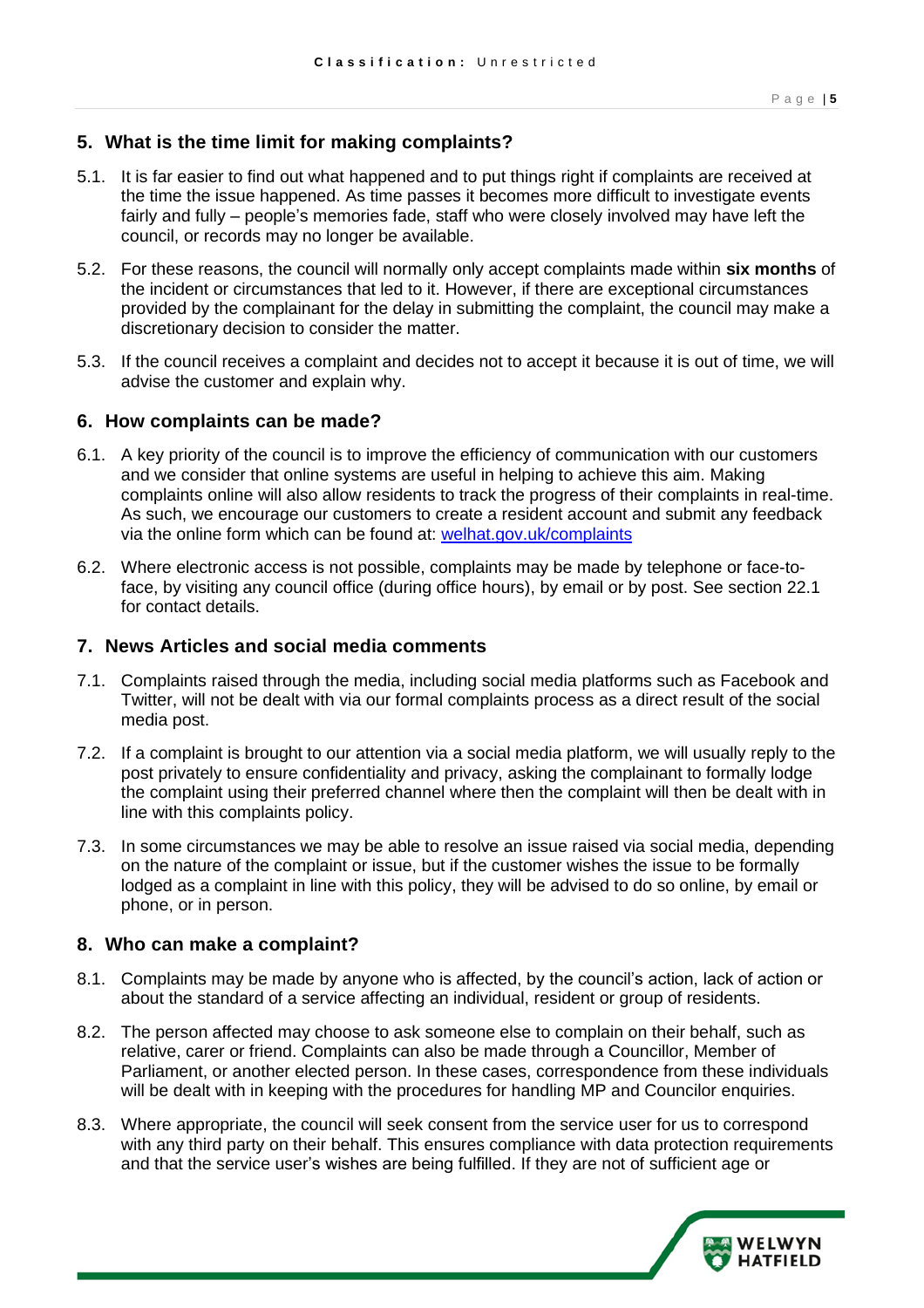understanding the council will determine whether the third party is acting in the service user's best interest.

 8.4. Vulnerable adults, who do not have the capacity to consent, we will decide how to progress the matter in accordance with the relevant legislation, i.e. Mental Capacity Act 2005.

#### <span id="page-5-0"></span>**9. Our Complaints Process**

- 9.1. Our priority is to resolve concerns and complaints as soon as they come to our attention. We therefore expect customers to first approach the team or person responsible for delivering the service they are unhappy with so that the matter can be addressed.
- 9.2. Where attempts for resolution with the relevant person or team have been unsuccessful, then the complaint will be handled under the two-stage process.
- 9.3. There are two stages to our formal complaints process:

**Stage 1** - Investigation

**Stage 2** - Review

- 9.4. To ensure compliance with the Housing Ombudsman's Complaint Handling Code, we will manage complaints about our housing service as per the normal complaint process, but with slight variations. The differences to the complaint process are set out clearly through this policy and procedure.
- 9.5. The complaints policy should be read in conjunction with the procedure set out at Appendix 1.
- 9.6. Refer to Appendix 2 for the flow chart showing the council's corporate complaint handling process.
- 9.7. Refer to Appendix 3 for flow chart showing the council's housing services related complaint handling process.

#### **Stage 1 Complaints (Investigation)**

- <span id="page-5-1"></span> 9.8. A new complaint will be recorded as a formal complaint at Stage 1 of the council's complaints procedure. The council will acknowledge the complaint within 3 working days of receipt advising the customer who is dealing with the complaint.
- 9.9. The complaint will be investigated and responded to by an appropriate officer from the service concerned. This would usually be the person who has direct responsibility for the staff involved or the issue complained about. At this point, we may seek to clarify details about the complaint (if appropriate), together with what outcome the complainant is hoping for.
- 9.10. We will send a detailed response within 10 working days from the date the complaint was allocated to the investigating officer.
- 9.11. For housing services related complaints only, the complainant will be given fair opportunity to discuss the stage 1 complaint investigation (if they wish) before a final decision or outcome is issued.
- 9.12. If the complaint requires more than 10 working days, we will respond to the complainant and let them know, providing details of when they can expect a full response.
- 9.13. For complex cases, the 10-day timeframe mentioned may be extended for up to a further 10 working days. Where further information is required from the complainant, we will put on hold the response timeframe until such information has been received. In the absence of such

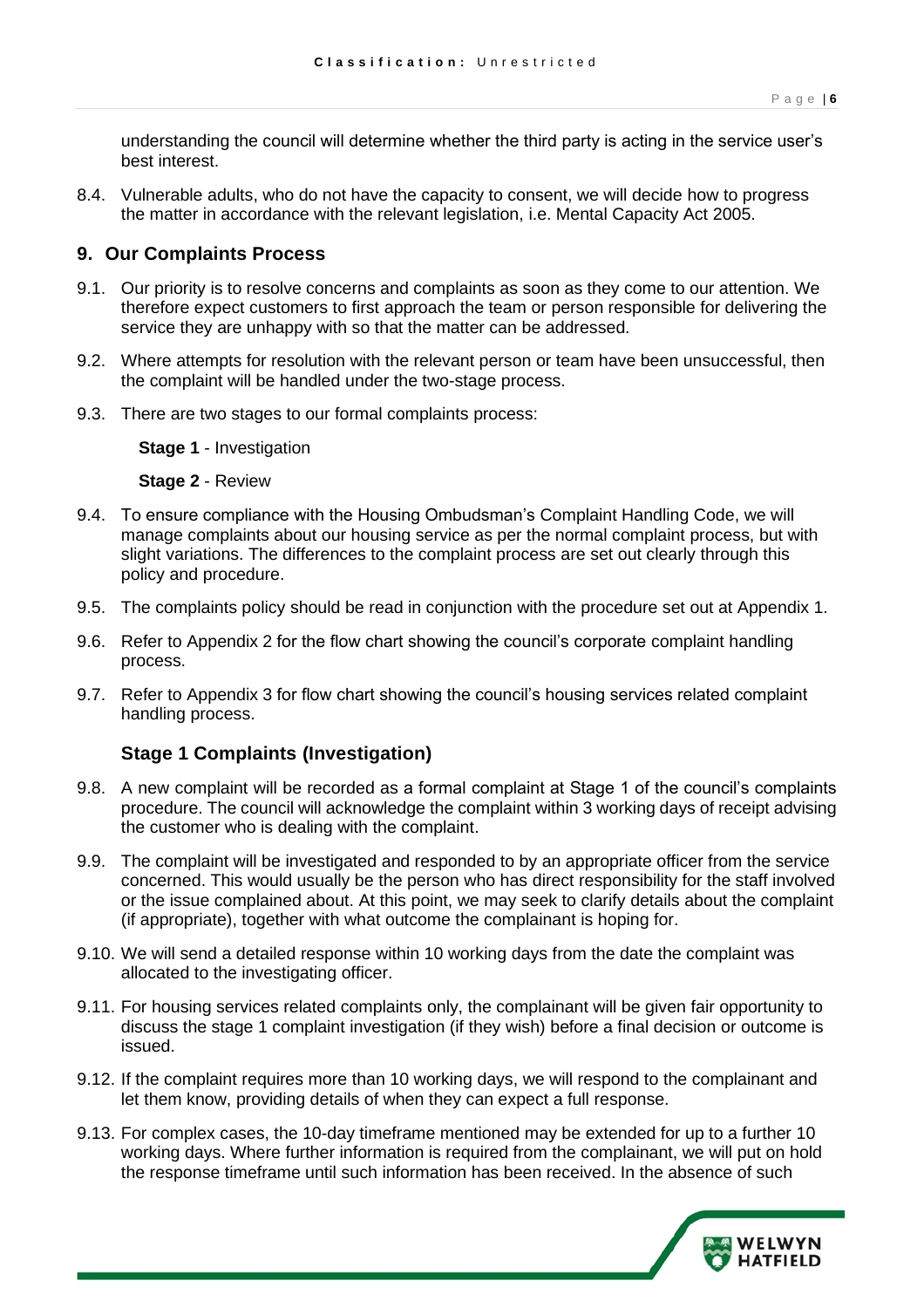information, after a reasonable period of time has elapsed the council may decide to close the case. This will only be done after prior notification to the complainant.

- 9.14. If a complainant remains unhappy with the outcome or the way the complaint has been handled, they have the right to request a review of their complaint under the final stage of the procedure.
- procedure. 9.15. To escalate their complaint to the final stage the complainant should notify the council **within two months** of the date of the first stage final response, providing details of why they remain dissatisfied and what further remedy they are seeking.
- 9.16. Request to escalate can be made online, by telephone or face-to-face, by visiting any council office (during office hours), by email or by post. See section 22 for details of how to contact the council.
- 9.17. If the complainant wishes to request an extension to the two-month deadline they should write to the council and each request will be considered on a case by case basis.
- 9.18. If a complainant continues to express dissatisfaction but does not provide specific reasons as to why they are not satisfied with the council's first stage response, we will try and agree these reasons with them. Additionally, if there are follow up actions which the council could take to resolve the matter without a final stage review, we will set a timescale for completion and inform the complainant.

#### **Stage 2 Complaints (Review)**

- <span id="page-6-0"></span> 9.19. If a complainant is not satisfied with the Stage 1 response, they can request that the complaint is reviewed at Stage 2 of the complaint procedure.
- 9.20. The aim of the second stage of the process is to review the handling and outcome of the first stage complaint. As a general rule, the final stage should not reinvestigate the complaint, nor should it consider new complaints or matters that have not been considered at the first stage. Any new complaint will be opened as a new enquiry or stage 1 complaint.
- 9.21. Any complaint proceeding to the second stage will be reviewed by an officer/manager more senior to the person who investigated the first stage complaint or an equivalent level from an independent service to the officer who investigated the complaint.
- 9.22. The council will acknowledge the request to escalate the complaint to the second stage within 3 working days of receipt, advising the customer who will be dealing with the complaint.
- 9.23. The stage 1 complaint investigation will be reviewed, and we will send a detailed response within 10 working days from the date the complaint was allocated to the reviewing officer. For housing services related complaints only, the complainant will be given fair opportunity to discuss the stage 2 complaint review (if they wish) before a final decision or outcome is issued.
- 9.24. If the response will not be completed within the 10 days, the officer will contact the complainant to let them know the reasons why and advise when we aim to respond by.
- 9.25. This response period may be extended up to a further 10 working days and we will give full reasons why. Further extension beyond this will be agreed with the complainant. Where further information is required from the complainant, we will put on hold the response timeframe until such information has been received. In the absence of such information, after a reasonable period of time has elapsed (no less than 10 working days) the council may decide to close the case. This will only be done after prior notification to the complainant.

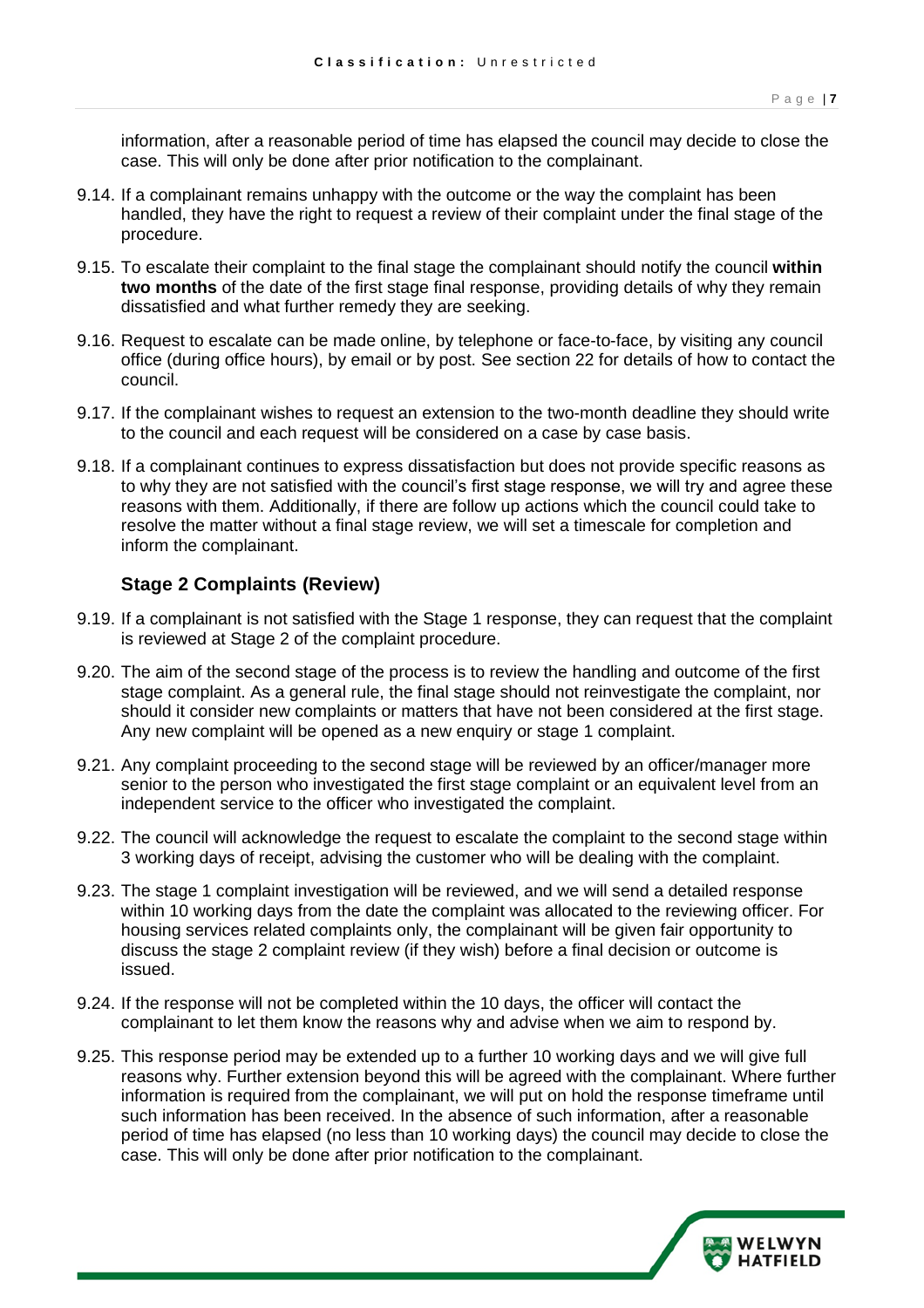9.26. The stage 2 response will represent the council's final response and we will advise the complainant of their right to escalate matters to the relevant Ombudsman should they remain dissatisfied.

#### <span id="page-7-0"></span>**10.Working with other agencies**

- 10.1. Where necessary, we will liaise with other agencies as part of the complaint investigation to ensure that all information relevant to the complaint can be considered as part of the investigation and review.
- 10.2. Personal data will be managed in line with our Data Protection Guidelines.

#### <span id="page-7-1"></span>**11.Redress / Compensation**

 11.1. Where a complaint is upheld (where we determine that the complaint is justified), we will consider an award of any redress / compensation in line with our statutory obligations relevant to the service area or our redress/compensation scheme.

#### <span id="page-7-2"></span>**12.The Ombudsman**

- 12.1. If after going through both stages of the procedure a complainant remains unhappy with the way their complaint has been handled by the council, they have the right to complain to the Ombudsman. For details of which Ombudsman will investigate the complaint, complainants can visit the relevant Ombudsman website, information shown below.
- 12.2. In most cases, the Ombudsman will normally only consider complaints if the complainant has exhausted the two stages of the council's complaints procedure. However, the Ombudsman has discretion to investigate a complaint prior to the council conducting its own investigation. For example, where the Ombudsman deems the complainant to be vulnerable or the case raises an issue of general concern to the public.
- 12.3. The role of the Ombudsman is to investigate complaints about 'maladministration' and 'service failure' and whether any 'fault' by the council had an adverse impact on the complainant. The Ombudsman does not question whether a decision by the council is 'right' or 'wrong' simply because the complainant disagrees with it. They only consider whether there was any fault in the way the decision was reached or how the complaint was handled.
- 12.4. In the case of complaints relating to a council housing tenancy or lease, prior to approaching the Housing Ombudsman the tenant (including leaseholders) has the right under the Localism Act of 2011 to refer the matter to a "Designated Person" which currently is a Councillor or MP.
- 12.5. The Designated Person may engage with the complainant and the council in trying to resolve the complaint or referring the matter to the Housing Ombudsman after it has been considered at all stages of the council's complaints procedures.
- 12.6. The Housing Ombudsman has the right to insist on a cooling off period of 8 weeks after the final stage response before accepting the complaint unless the tenant has already referred the matter to a Designated Person.
- 12.7. Additionally, the Housing Ombudsman may, on occasions assist residents throughout the life of a complaint giving opportunity to engage with the Ombudsman's dispute support advisors.
- 12.8. The contact details of the relevant Ombudsman's service are shown below.

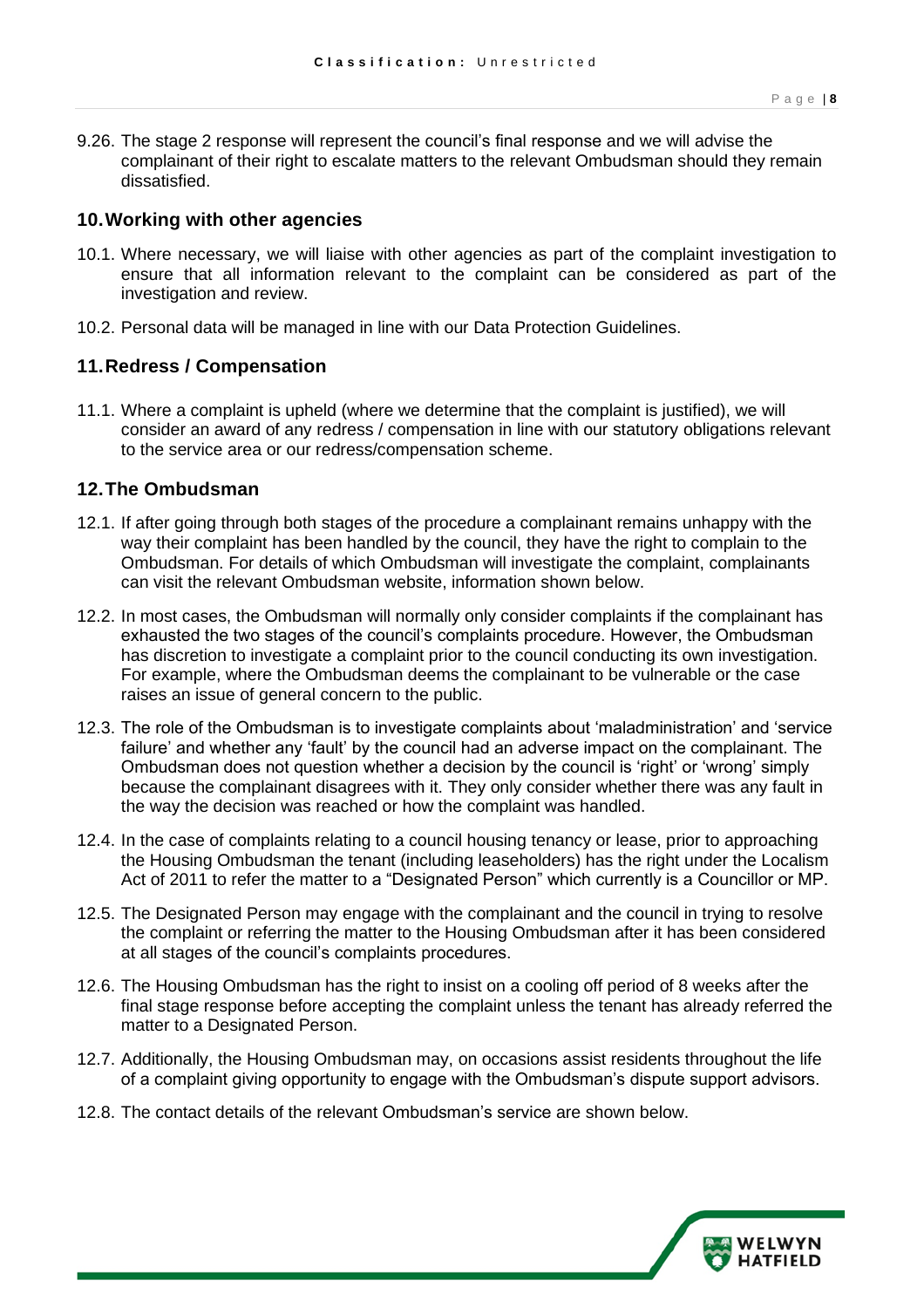#### **Local Government & Social Care Ombudsman**

PO Box 4771 Coventry CV4 0EH

Telephone: 0300 061 0614

Local Government Ombudsman's website at [www.lgo.org.uk](http://www.lgo.org.uk/) 

12.9. If you are a council tenant or leaseholder with a housing specific complaint:

| <b>Housing Ombudsman Service</b>                                      |
|-----------------------------------------------------------------------|
| <b>Exchange Tower</b><br>Harbour Exchange Square<br>London<br>E14 9GE |
| Telephone: 0300 111 3000                                              |
| Email: info@housing-ombudsman.org.uk                                  |
| Housing Ombudsman Service website at www.housing-ombudsman.org.uk.    |
|                                                                       |

- 14.8 Where a complainant takes a case to the Ombudsman, we will work with the Ombudsman to seek swift resolution of the complaint ensuring adherence to any requests for information and within the timeframes required.
- 14.9 Where information requested is either not available or cannot be achieved within the prescribed timeframe, we will provide a detailed explanation as to the reasons why.

#### <span id="page-8-0"></span>**13.Complaints spanning more than one service area**

- 13.1. In the event that a complaint involves more than one service area, in most cases we will separate out the issues and send separate responses under separate complaint reference numbers.
- 13.2. On occasion, it may be more appropriate to send a co-ordinated single response to the complainant. We will advise the complainant of how the matter will be handled when we acknowledge their complaint or during the early part of the investigation.

#### <span id="page-8-1"></span>**14.Receiving the same complaint from a customer and an MP, Councillor, or other agencies**

- 14.1. Dealing with the same complaint from different people is time consuming, costly and it can mean that it takes longer to investigate and respond to the issues raised. Welwyn Hatfield Borough Council will only deal with one point of contact for each complaint.
- 14.2. If we receive a duplicate complaint from a customer and an MP/Councillor or other agency, will we write back to the MP/Councillor or other agency to advise them that we have received the

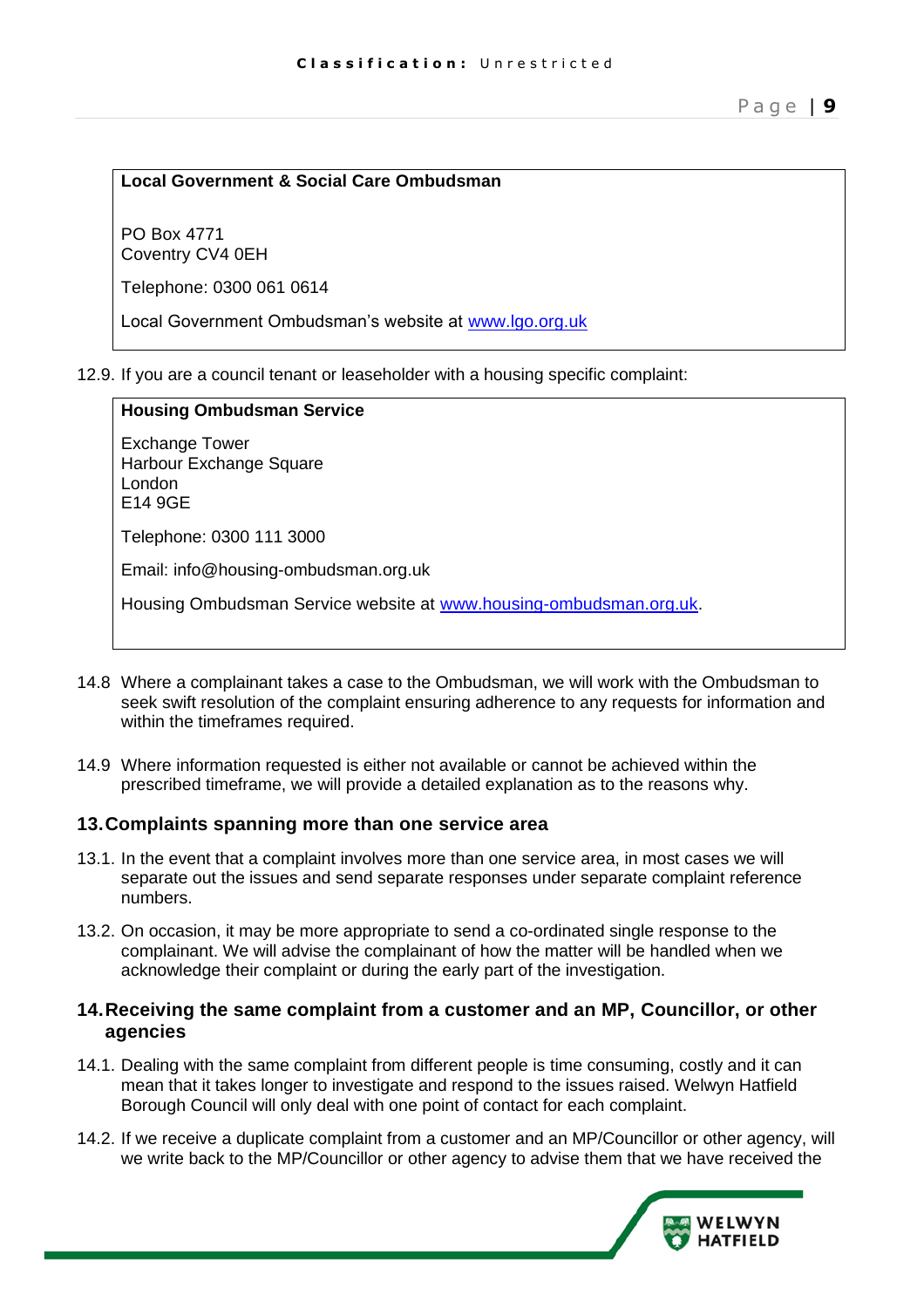same complaint from their resident and that we will provide the MP/Councillor or other agency with a copy of the formal response sent to the complaint, with a covering letter.

 14.3. As appropriate, we will copy the MP/Councillor or other agency into any correspondence sent to the resident in relation to the complaint.

#### <span id="page-9-0"></span>**15.Dealing with abusive and threatening behaviour**

- 15.1. Our officers accept that people under stress or who are feeling angry or upset may react in an abusive or aggressive way to the person with whom they are dealing. However, a balance must be drawn between the ability and desire to assist a complainant and what can reasonably be achieved in the circumstances.
- 15.2. We understand that people may act out of character in times of trouble or distress. There may have been upsetting or distressing circumstances leading up to a complaint. As a council we do not view behaviour as unacceptable just because a claimant is forceful or determined, however the actions of complainants who are angry, abusive or threatening, may result in action against an individual where they demonstrate unacceptable behaviour towards the council's staff.
- 15.3. For more information on how the council manages abusive and threatening behaviour, please refer to the councils Staff Protection Policy 2018 for more information.

#### <span id="page-9-1"></span>**16.Vexatious and Persistent Behaviour**

- 16.1. We define unreasonably persistent and vexatious complaints as those that, because of the frequency or nature of a complainant's contact with our officers, hinder our consideration of their (or other people's) complaints.
- 16.2. The description 'unreasonably persistent' and 'vexatious' may apply separately or jointly to a particular complaint.
- 16.3. We have adopted the Local Government Ombudsman's (LGO) definition of "unreasonable complainant behaviour" and "unreasonable persistent complaints"
- 16.4. For more information on how the council manage vexatious and persistent behaviour, please refer to the council's Vexatious and Persistent Behaviour Policy for more information.

#### <span id="page-9-2"></span>**17.Responsibility**

 17.1. Each Head of Service will be responsible for ensuring that teams adhere to this policy, our customer service standards and for driving performance improvement where required.

#### <span id="page-9-3"></span>**18.Performance and monitoring**

- 18.1. The monitoring and review of complaints give valuable information about customer perception and service performance and identify areas of organisational learning from complaints to drive service improvement.
- 18.2. The council will collect information on the total number of complaints received across each stage of the process, number of complaints answered within timescales and their outcomes. We will also use information from lessons learned from complaints to review services where appropriate.
- 18.3. To assist with the council's approach to service improvement, we may, where appropriate, contact individuals who have made complaints to seek their views on their experience of the process.

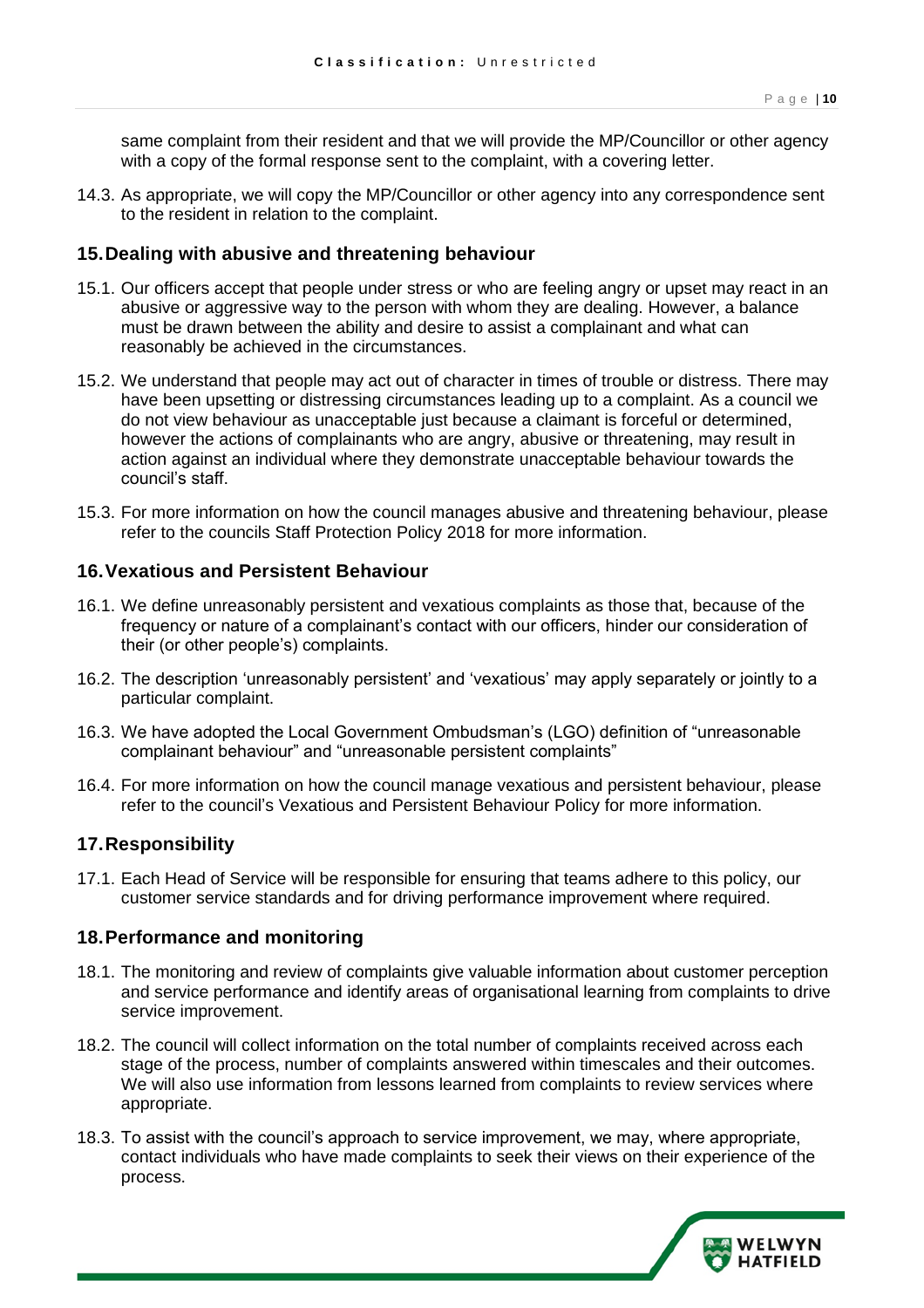#### <span id="page-10-0"></span>**19.Review**

 19.1. This policy will be subject to review every three years, with interim revisions to be made on an exceptional basis in light of any legislative or regulatory changes, or in line with best practice.

#### <span id="page-10-1"></span>**20.Getting in touch with us**

20.1. The Council can be contacted in a variety of ways using the details below:

```
 
Welwyn Hatfield Borough Council 

Our opening hours are: 8.45am to 5.15pm Monday to Thursday, 8.45am to 4.45pm Friday 
Council Offices 
The Campus 
Welwyn Garden City 
Herts, AL8 6AE 
Telephone: 01707 357000 
Email: contact-WHC@welhat.gov.uk 
Website: www.welhat.gov.uk
```
#### <span id="page-10-2"></span>**21.Data Protection**

- 21.1. When you make a complaint, we will log information about your complaint and your name and contact details. Information will only be collected and stored for the purposes of dealing with your complaint and improving our services. Your complaint and details will be treated confidentially.
- 21.2. All complaints are treated confidentially, notwithstanding the freedom of information Act 2000. Please refer to the council Data Protection guidelines: [http://www.welhat.gov.uk/Data-](http://www.welhat.gov.uk/article/884/Data-Protection)[Protection.](http://www.welhat.gov.uk/article/884/Data-Protection)

#### <span id="page-10-3"></span>**22.Equality Act 2010**

- 22.1. The Equality Act ensures that an individual should not be discriminated against on any of the following grounds: age, disability, gender reassignment, race, religion or belief, sex, sexual orientation, marriage and civil partnership and pregnancy and maternity.
- 22.2. For more information on this policy, please visit: http://www.welhat.gov.uk/equality

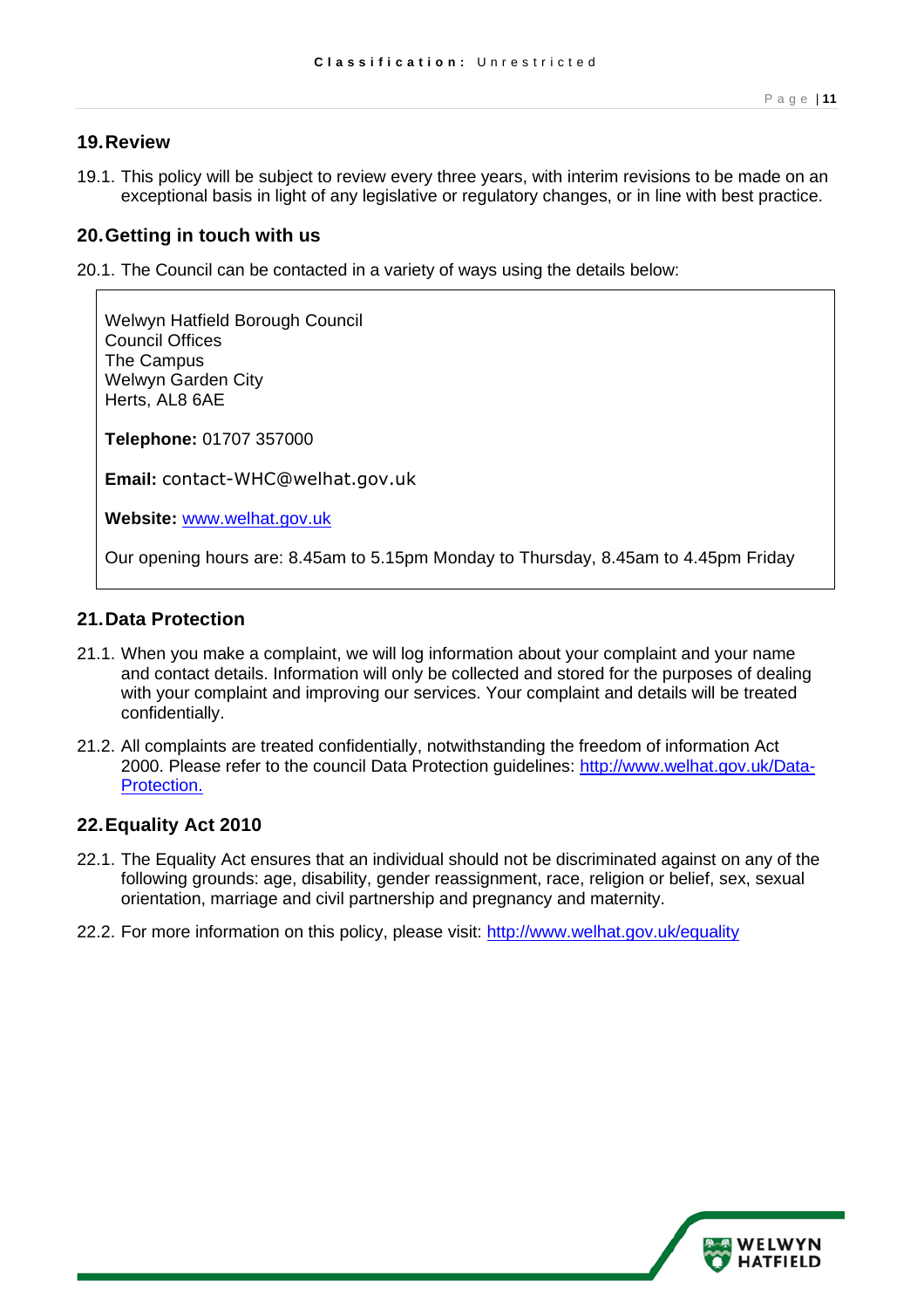#### <span id="page-11-0"></span>**23. Complaint Handling Procedure APPENDIX 1**

#### **Responses to Complaints – Our Two Stage Process**

1. The two stages to our formal complaints process are:

**Stage 1 - Investigation <b>Stage 2 - Review** 

- 2. All responses to complaints at both stages will:
	- • Be acknowledged, advising the complainant of the stage of the complaint and who is dealing with the complaint
	- Be responded to in plain language, giving the decision or outcome and the reasons
	- State whether we acknowledge we have been at fault in some way
	- • Give details of how the customer can pursue their complaint if they are not satisfied with the outcome, or with the way their complaint has been handled
	- What we will do to put things right, where appropriate
	- Details of any outstanding actions, where appropriate
- 3. When our complaints investigation has been completed, we will write to the customer with a detailed response. In some cases, it may be more appropriate to first respond verbally (via telephone or face-to-face), followed by a written confirmation of the conversation and outcome.
- 4. The response will clearly state what decision has been reached regarding the complaint and explain the reasons why.
- 5. Where the complaint has been upheld or partially upheld at any stage of the process, we will:
	- Provide a summary of the complaint and the outcome of the investigation.
	- Provide background information relevant to the complaint.
	- Acknowledge the fault, apologise and provide an explanation or reason.
	- • Advise what actions we will take in response to the complaint, (lessons learned) including but not limited to, any adjustments to policy or procedure, deliver staff training to prevent the same things happening again, or dates for works or services to be completed.
	- Set out clear timescale within which the action/s will be taken to put things right.
	- • Provide the name of the officer responsible for taking the action/s and their contact details.
	- • Consider any other reasonable remedies that the complainant thinks appropriate in line with council policies.
- 6. Where the complaint is not upheld the response will, as a minimum:
	- Provide a summary of the complaint and outcome of the investigation.
	- Provide background information relevant to the complaint.
	- Provide an explanation of the decision.

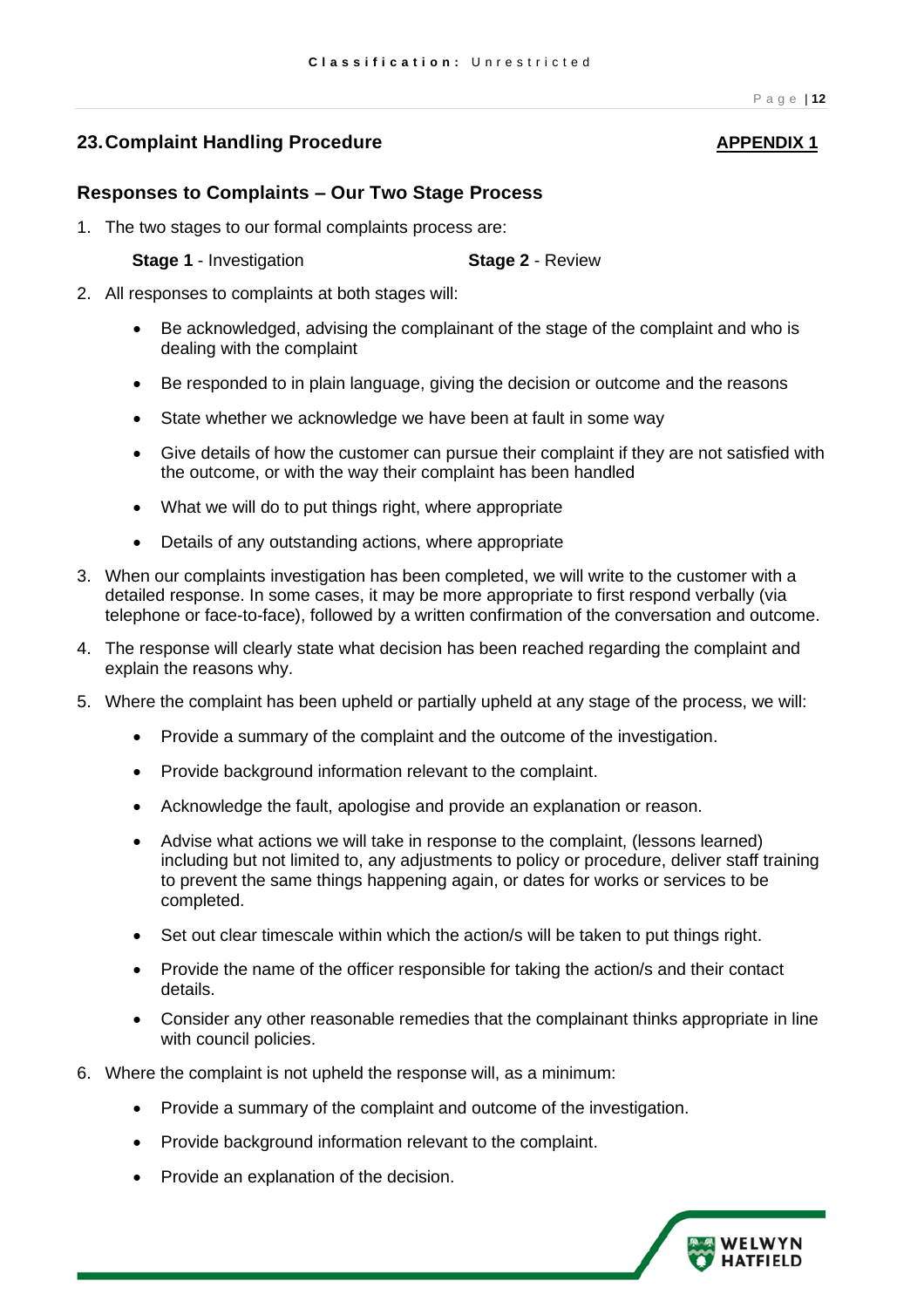#### **Housing Services Related Complaints Only**

- 7. To ensure compliance with the Housing Ombudsman's Complaint Handling Code, we will manage complaints about our housing service as set out in section 9 of the policy above, but with the following variations:
	- • For housing services related complaints, at all stages we will give details of how the customer can pursue their complaint if they are not satisfied with the outcome, decision or with the way their complaint has been handled, including details of the Ombudsman service relevant to the complaint.
	- • When our complaints investigation or review has been completed, at all stages the complainant will be given fair opportunity to discuss the complaint (if they wish) before a final decision or outcome is issued.
	- • This will primarily be done verbally (via telephone or face-to-face), followed by a written confirmation of the conversation and decision or outcome.
	- • Where telephone or face-to-face is not possible, an interim draft response will be sent using the complainants preferred contact method within 5 working days of the complaint being allocated to the investigating / reviewing officer. The interim response will invite the complainant to make contact to discuss their complaint or respond in writing with any feedback or comments they may have.
	- • Complainants will have 5 working days from the date the draft response is issued to respond. After this time has lapsed, we will issue a final decision or outcome within 5 working days after that date.
	- • Only after we have considered any responses to the draft response (if received) will we issue a final decision or outcome.
	- • The final response target is 10 working days inclusive of giving the tenant opportunity to discuss the complaint.

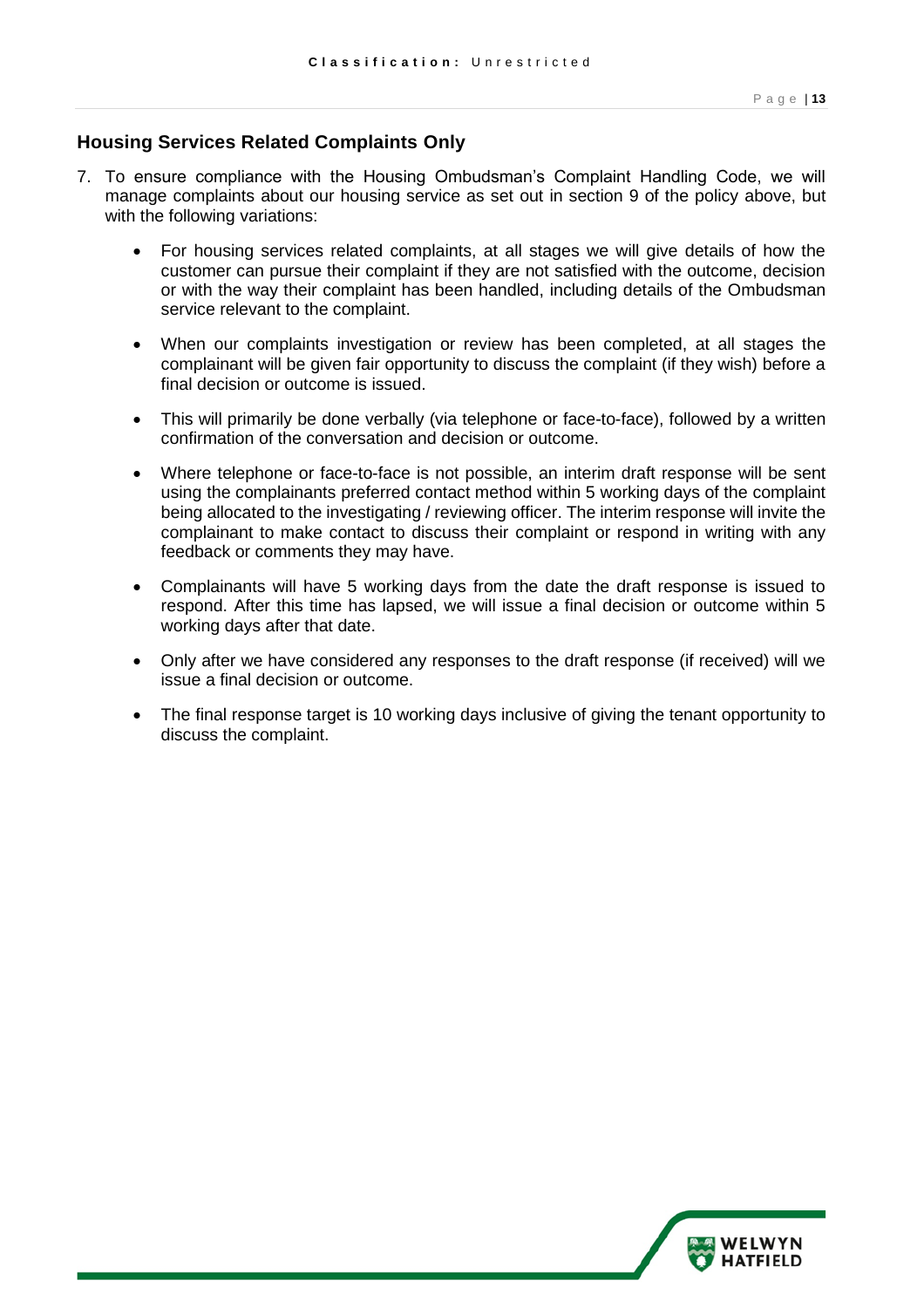### **Welwyn Hatfield Borough Council – Complaint Handing Process (Non-Housing Service Related Complaints) APPENDIX 2**

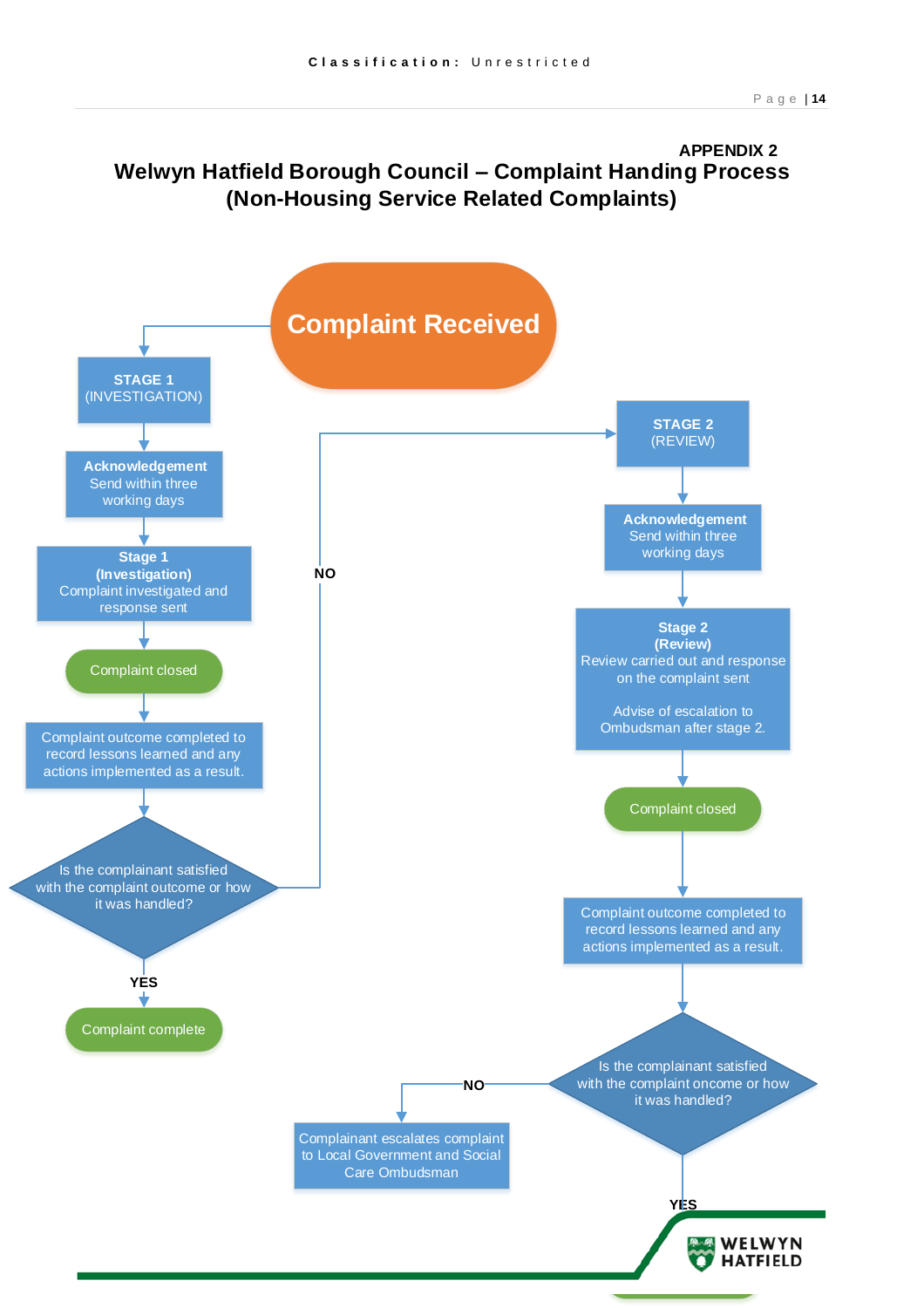